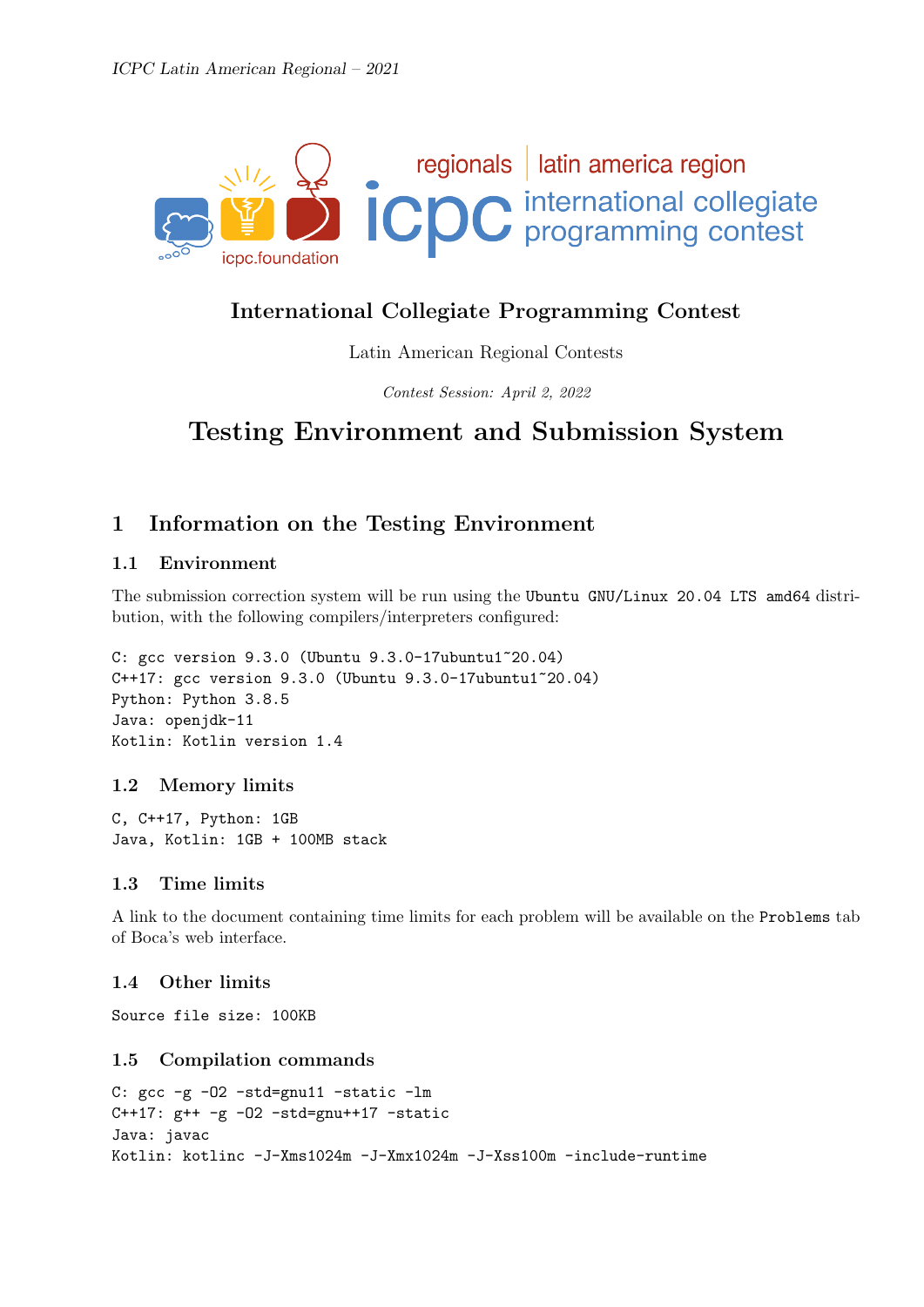## 1.6  $C/C++17$

- Your program must return a zero, executing, as the last command, return 0 or exit(0).
- It is known that for problems with very large inputs, iostream objects can be slow as, by default, they use a buffer synchronized with the stdio library. If you want to use cin and cout, disabling such synchronization is advised. This can be achieved by calling  $std::ios::sync\_with\_stdio(false);$ at the beginning of your main function. Note that, in this case, using scanf and printf in the same program should be avoided, since, with separate buffers, misbehavior might occur.

## 1.7 Java

- DO NOT declare a package in your Java program; if you declare a package the program will not execute in Boca.
- Notice that the convention for the solution file name must be obeyed, which means that your public class name must be a capital letter  $(A, B, C, \ldots)$ .
- Command for running a Java solution: java -Xms1024m -Xmx1024m -Xss100m {problem\_code}

## 1.8 Python

- Note that only Python 3 is supported.
- Beware: there is no guarantee that solutions in Python will run within the time limit specified for the problem.

### 1.9 Kotlin

- DO NOT declare a package in your Kotlin program; if you declare a package the program will not execute in Boca.
- Notice that the convention for the solution file name must be obeyed, which means that your source file must be named  $(A.kt, B.kt, C.kt, \ldots)$ .
- Command for running a Kotlin solution: java -Xms1024m -Xmx1024m -Xss100m {problem code}Kt
- Beware: there is no guarantee that solutions in Kotlin will run within the time limit specified for the problem.

## 2 Instructions for the Usage of the Boca Submission System

### 2.1 Submission of Solutions

To submit a solution, you must use the Boca's web interface:

- Open your browser.
- Login as a team (username and password assigned to your team).
- Access the tab Runs. Choose the appropriate problem, the language used and upload the source file.

The verdicts you may receive from the judges are:

 $\bullet$  1 - YES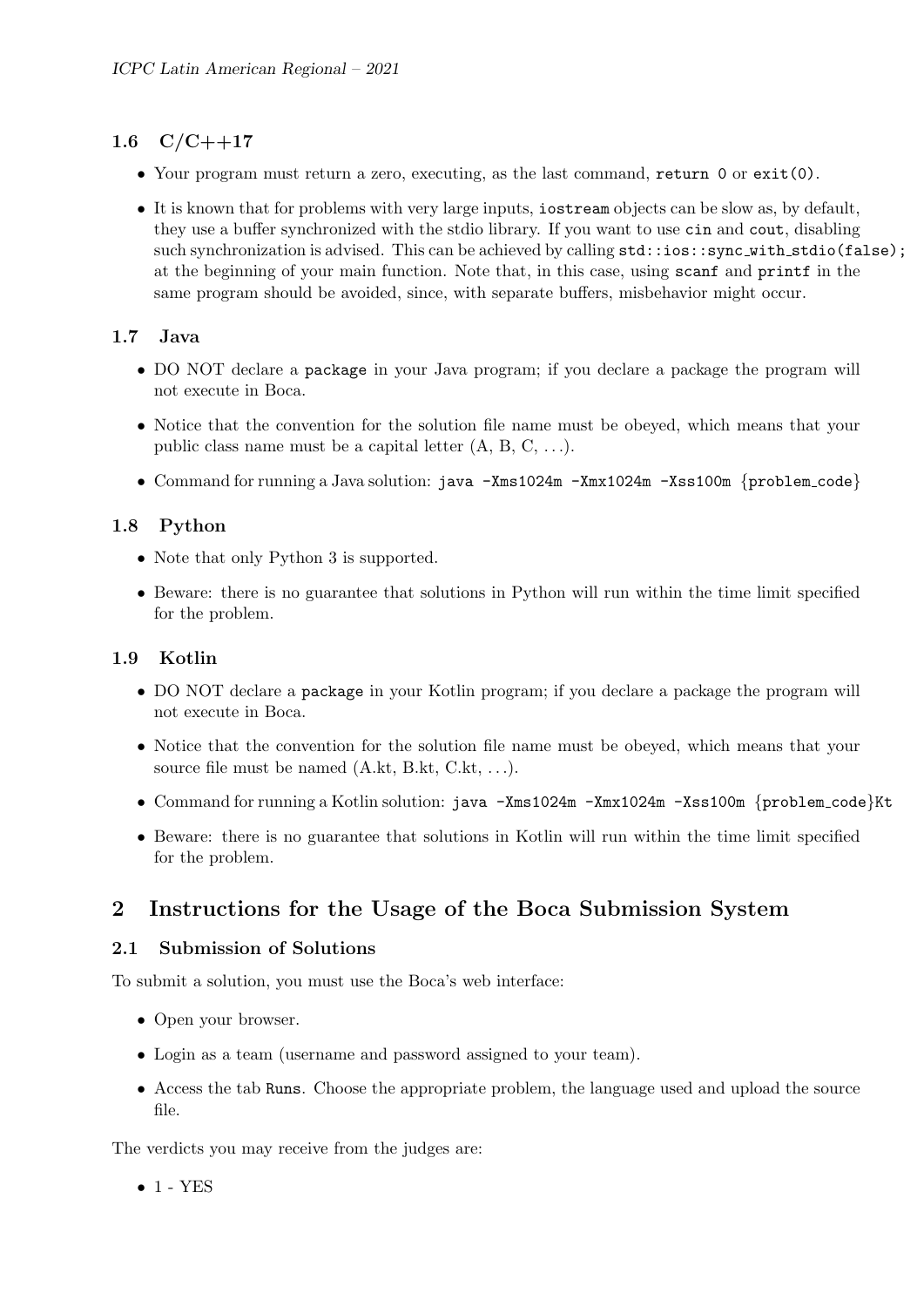- 2 NO Compilation error
- $\bullet\,$ 3 NO Runtime error
- 4 NO Time limit exceeded
- 5 NO Wrong answer
- 6 NO Contact staff
- 7 NO Class name mismatch
- 8 NO Wrong language
- 9 NO Problem mismatch

Meanings of 1, 2, 3, 4 and 5 are obvious.

- About 6: for unforeseeable circumstances. In this case, use the "Clarifications" menu and provide the "run" number for further clarification.
- About 7: only for Java/Kotlin submissions, reported when the team submits a solution with a file name different from the public class declared, causing the run execution to fail. You will also receive this answer if you declare a package in your source file.
- About 8: used when the submission fails in a way that allows judge to notice that the wrong language was selected.
- About 9: a wrong identification was chosen for the problem when submitting the solution. This answer is only sent if the judges can detect the error, for example when the source file is named B.cpp and the problem chosen is C), or the java filename is not a capital letter representing a problem.

Notice that it is not always possible to distinguish among verdicts 3, 7, 8 and 9. For example, when a team submits a source file B.java in which a public class A is defined as a solution to problem A, the verdict may be "Name mismatch" or "Problem mismatch".

#### Response Times

Note that the time required for coming up with a verdict varies depending on the problem, the verdict, and the point at which the contest is in when the submission is received. As solutions are judged simultaneously, this means that you might receive the verdict of your runs out of order. Also, in some cases, manual verification is required from the judges. Depending on what needs to be verified and the number of submissions that require manual verification, even delays on the order of minutes are expected.

#### 2.2 Clarifications

To request a clarification concerning a problem statement, you must use Boca's web interface:

- Open your browser.
- Login as a team (username and password assigned to your team).
- Access the tab Clarifications. Choose the appropriate problem and type your question.